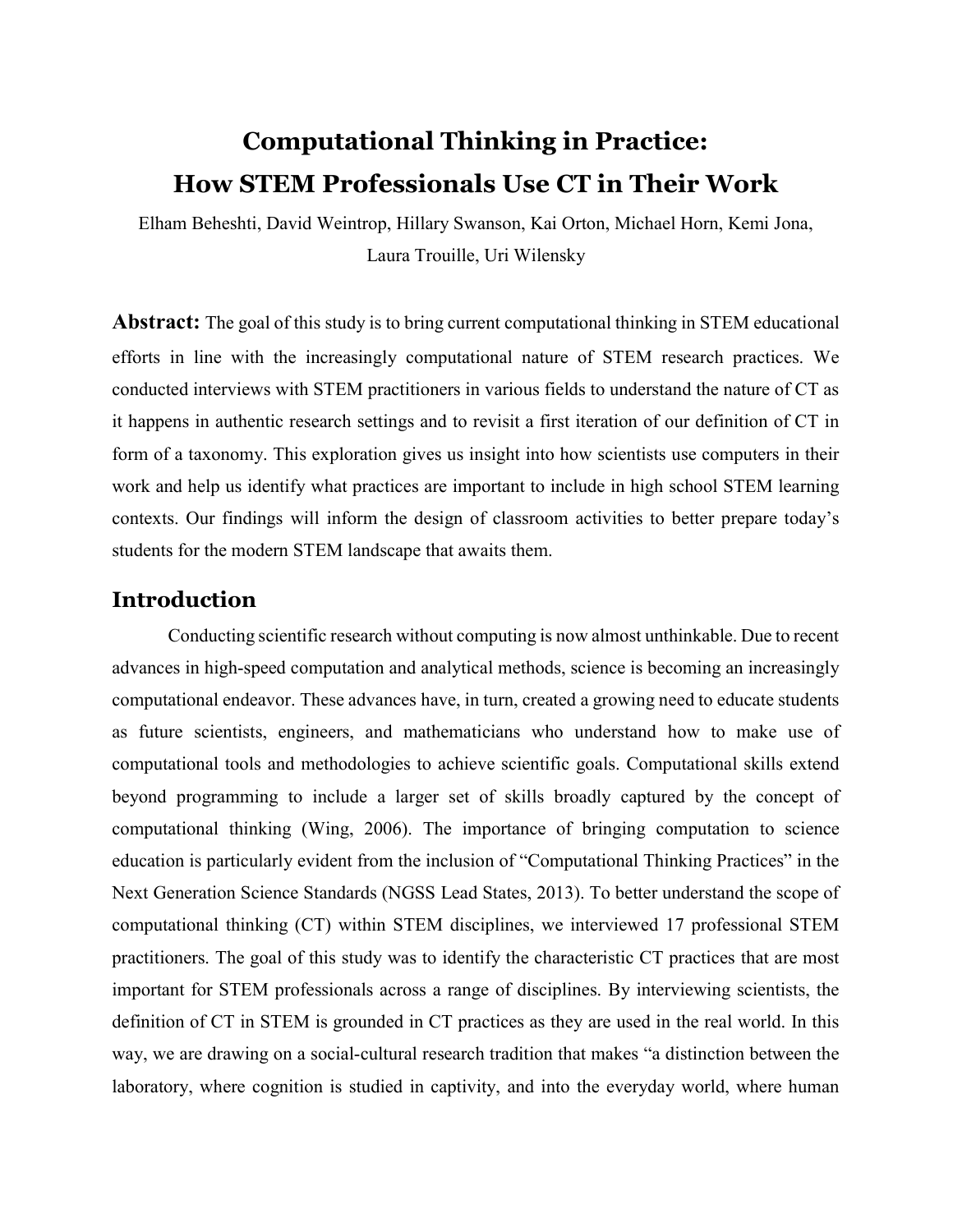cognition adapts to its natural surroundings" (Hutchins, 1995, p. xiv). Similar projects have taken this approach for understanding CT among STEM professionals (Malyn-Smith & Lee, 2012). Our work extends this approach by emphasizing the implications of CT practices on shaping high school math and science classrooms.

#### Perspectives and Motivation

Though still a relatively young and emerging set of disciplines, computational sciences are now ubiquitous in all aspects of STEM professions (ACM/IEEE-CS Joint Task Force on Computing Curricula, 2013). STEM fields have seen a renaissance in experimental approaches primarily due to the availability of more powerful computers, accessibility of new analytical methods, and the development of highly detailed computational models in which a diverse array of components and mechanisms can be incorporated (Augustine, 2005). The advances in computing allow researchers across disciplines to envision new problem-solving strategies and to test new solutions in both the virtual and real world (Wing, 2006). These advances have in turn created a pressing need to educate students in computational methods and techniques to support the rapidly changing landscape of research across the STEM disciplines (Henderson, Cortina, & Wing, 2007, p. 195). Towards this end, a growing body of research has argued for, and documented success associated with, bringing computational thinking into science classrooms (Guzdial & Soloway, 2003; Hambrusch, et al., 2009; Jona et al., 2014; Sengupta et al., 2013; Wilensky, Brady, & Horn, 2014). The importance of CT practices and their role in education is becoming increasingly recognized (National Research Council, 2011), however, defining exactly what this skill is comprised of remains an open question (Grover & Pea, 2013). The goal of this study is to understand and define what constitutes computational thinking within STEM disciplines and what form it should take in school STEM classrooms. This study is part of our larger effort to prepare future generations of scientists by embedding CT into high school STEM curricular materials.

We addressed the challenge of defining computational thinking for STEM by creating a taxonomy consisting of 22 CT practices (Weintrop et al., 2016). In creating the first iteration of our taxonomy, we primarily drew on multiple resources including: (1) exemplary educational activities involving computational thinking in STEM; (2) existing concept inventories and standards documents and other computational thinking literature; and (3) feedback from other STEM researchers, teachers and curriculum developers, and STEM professionals whose work heavily relies on computation. Figure 1 shows our taxonomy broken down into four main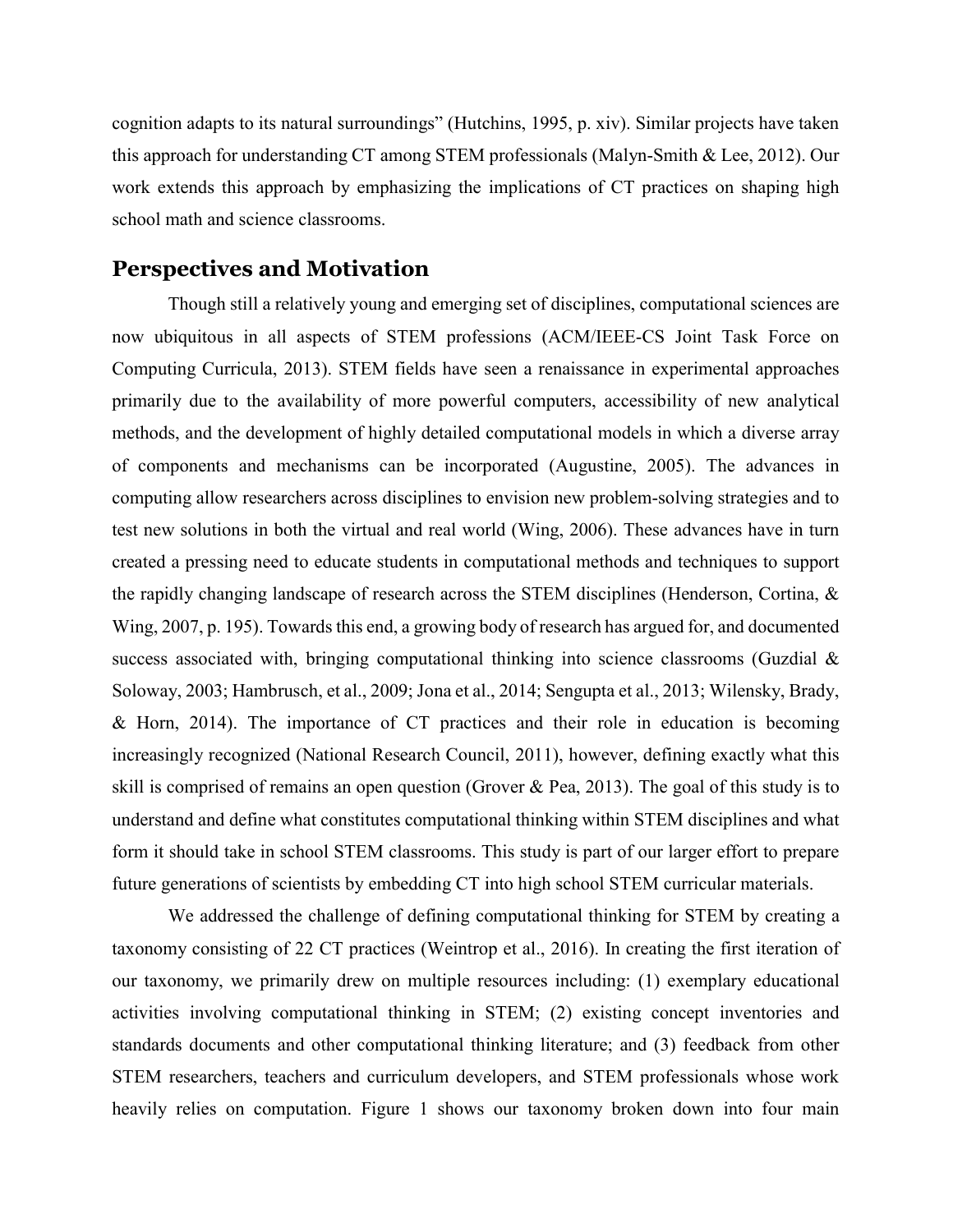categories: data practices, modeling and simulation practices, computational problem solving practices, and systems thinking practices. Each category is composed of a subset of five to seven practices. Weintrop et al. (2016) reports our approach of infusing CT into STEM coursework and also presents our taxonomy along with detailed descriptions of each element of the taxonomy.

As the next phase of this study, we are currently in the process of refining and extending our taxonomy, drawing on multiple new resources. The two main resources for this process are: (1) data collected at schools where our CT activities and assessments have been implemented and tested over the past three years; and (2) interviews with STEM professionals whose work relies on computation. In this paper, we present findings from our interviews that inform the next iteration of our taxonomy. The goal of these interviews is to validate and improve the first iteration of our taxonomy and its emerging categories, as well as to provide supplemental data on the nature of computational thinking as it happens in authentic scientific settings.

#### Methods and Data Sources

To better understand the nature of CT practices in STEM disciplines, we conducted semistructured clinical interviews with 17 STEM practitioners (5 females and 12 males). These interviews were carried out with 6 academic faculty from mathematics and science disciplines, 9 graduate students pursing degrees in STEM disciplines, one post-doctoral researcher, and one scientist from industry. The practitioners' expertise covered various STEM disciplines including physics and astronomy, biology, biochemistry, materials science, chemistry, computer science, earth and planetary sciences, and transportation engineering (see figure 3 for a breakdown of participants' STEM backgrounds). Seven of the 9 doctoral students were fellows in an NSF GK-12 program that linked STEM graduate students (who used computation in their research) with high school teachers to develop classroom-ready activities. These participants were particularly valuable as they had firsthand experience translating their CT practices into high school educational contexts.

The interview protocol included questions about participants' background, current program of research, the role of computers in their research, different computational challenges they faced in their work, and a discussion of the computational tools, simulation packages, and programming languages they relied on in their work. Each interview lasted approximately one hour and was video recorded, transcribed and coded by two researchers. We recruited the participants through referrals from STEM researchers and faculty in computational research.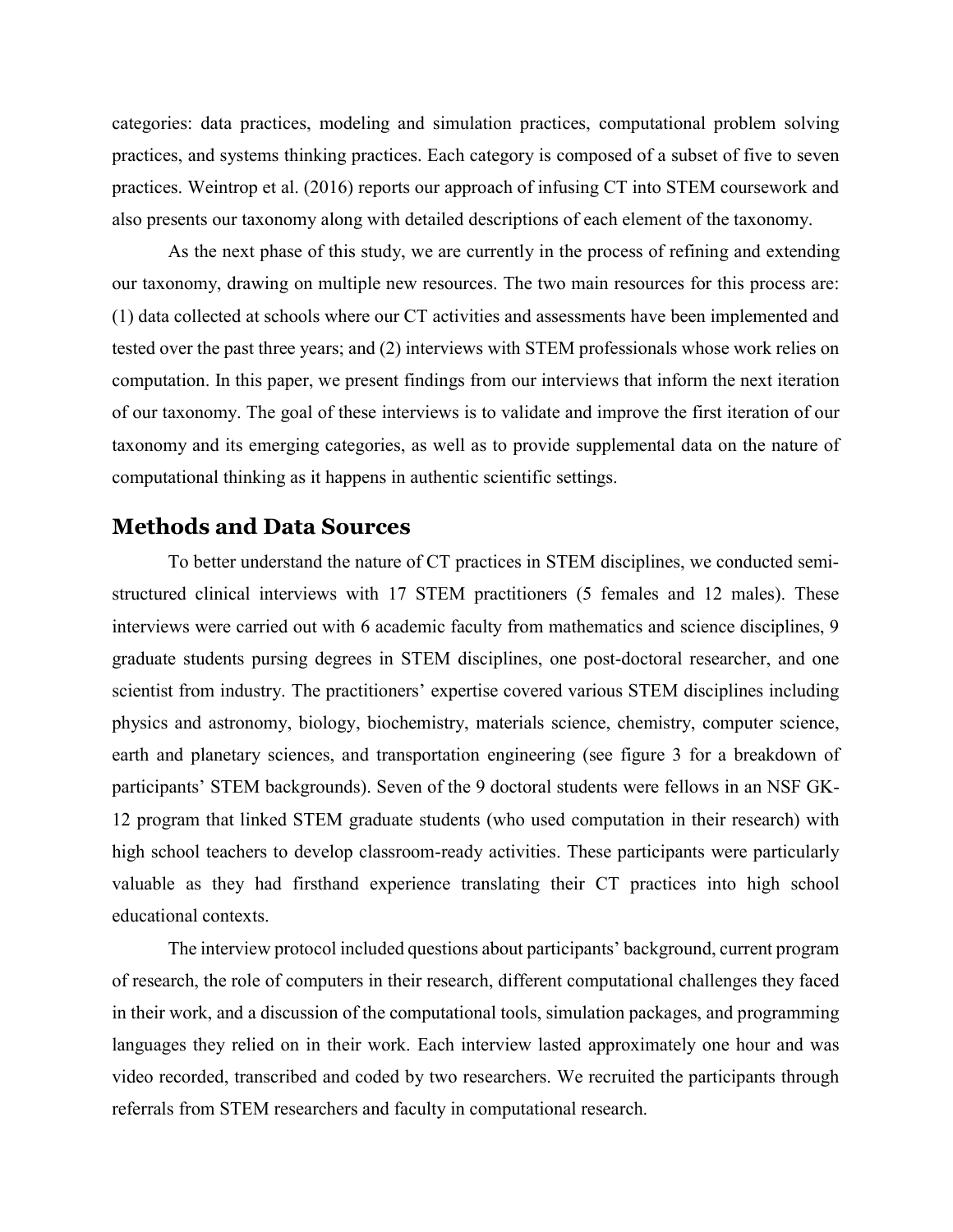In this paper, we focus on a subset of interview protocol to answer the following research question: what CT practices are used in authentic scientific research settings? To study this question, we coded the interviews and examined which of the CT practices included in the taxonomy are used in the interviewees' work. The findings from these interviews feed into our larger goal of defining what constitutes computational thinking within STEM disciplines to revise our taxonomy of CT practices (Weintrop et al., 2016).

### Preliminary Findings and Discussion

Two researchers conducted an exhaustive coding of the interview transcripts in order to identify CT practices of our taxonomy. In this process, each researcher read through the transcripts and recorded lines with identified taxonomy elements. Here, we are only interested in studying CT practices used by STEM practitioners in their work and hence we focused on the portion of each interview where the interviewees described their current research. We did not log the instances in which taxonomy elements appeared in the interviewees' talk about previous research, research by colleagues, or their opinion about computational STEM research. For this subset of interview transcript, we found 494 instances of CT practices in total. Instead of counting the number of times each element of taxonomy was identified in one interview, we did a binary count of the practices for each interview. This made our analysis more robust considering the semi-structured nature of the interviews. The binary counts showed whether a certain taxonomy element appeared in one interview  $(1)$  or not  $(0)$ .

Figure 2 illustrates a bar graph that summarizes the frequencies of all CT practices featured in the taxonomy. Each color corresponds to each taxonomy main category as shown in Figure 1 and the height of each bar shows in how many interviews the practice was identified. The graph shows that all elements in our taxonomy have been identified in the interviews, with the *analyzing* data (da.4) practice being identified in all 17 interviews (the most frequent practice) and the communicating information about a system (st.4) practice being identified in only 4 interviews (the least frequent practice). Moreover, the most frequent CT practice in each of the four categories are: analyzing data (da.4) in data practices (17 interviews); using computational models to test and find solutions (ms.2) in modeling and simulation practices (11 interviews); programming  $(ps.2)$  in computational problem solving practices (16 interviews); and *defining systems and* managing complexity (st. 5) in systems thinking practices (10 interviews).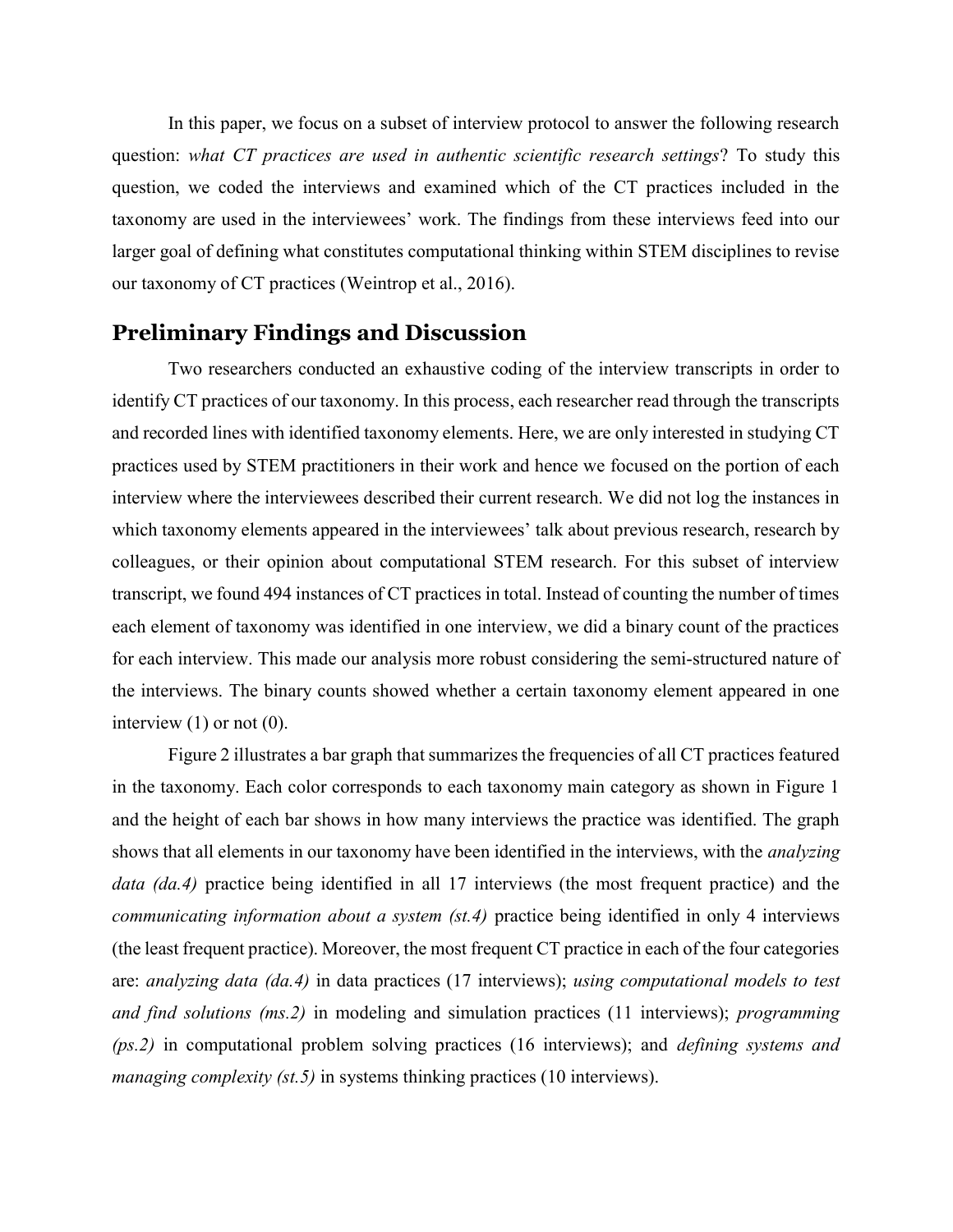We then studied the identified codes with respect to the interviewees' field of research. We first grouped the interviewees' field of research into four disciplines: (1) physics, astrophysics, and earth sciences; (2) biology and chemistry; (3) computer science; and (4) engineering and materials science. Then, for each research discipline, we calculated the frequencies of practices identified in each taxonomy main categories. Figure 4 shows a bar graph that compares the percentages of CT practices among research disciplines. We found that each main category of CT practices is identified with approximately same percentage across different disciplines: around 30% use data analysis, 20% use modeling and simulation, 30-35% use computational problem solving, and 15- 20% use systems thinking.

Moreover, we characterized the use of CT practices with respect to the role of computation in the interviewees' research. Here, we grouped interviewees' research into four categories: (1) purely computational research; (2) research that combines computation with experimentation; (3) research relying more on experimentation; and (4) purely theoretical research. Figure 5 illustrates the percentages of CT practices (in each taxonomy main category) that are used in different categories of research. We found that the use of data practices is more frequent for STEM researchers whose research relies more on experimentation than computation. Our findings also suggest that by increasing the role of computation in research, there is more use of *systems thinking* practices and modeling and simulation practices. Finally, we found that theoretical researchers mainly draw on computational problem solving practices in their work.

## **Conclusion**

The overarching goal of this study is to bring current CT-infused STEM educational efforts in line with the increasingly computational nature of STEM research practices. Towards this end, we conducted interviews with STEM practitioners in various fields to understand the nature of computational thinking as it happens in authentic scientific research settings and to revisit and verify a first iteration of our definition of CT in form of a taxonomy. This exploration gives us greater insight into how scientists use computers in their everyday work and what CT practices are used in scientific research settings. The findings from these interviews help us identify what practices are important to include in high school math and science learning contexts. By understanding what modern science looks like in practice, and using that to inform the design of classroom activities, we can better prepare today's students for the modern STEM landscape that awaits them.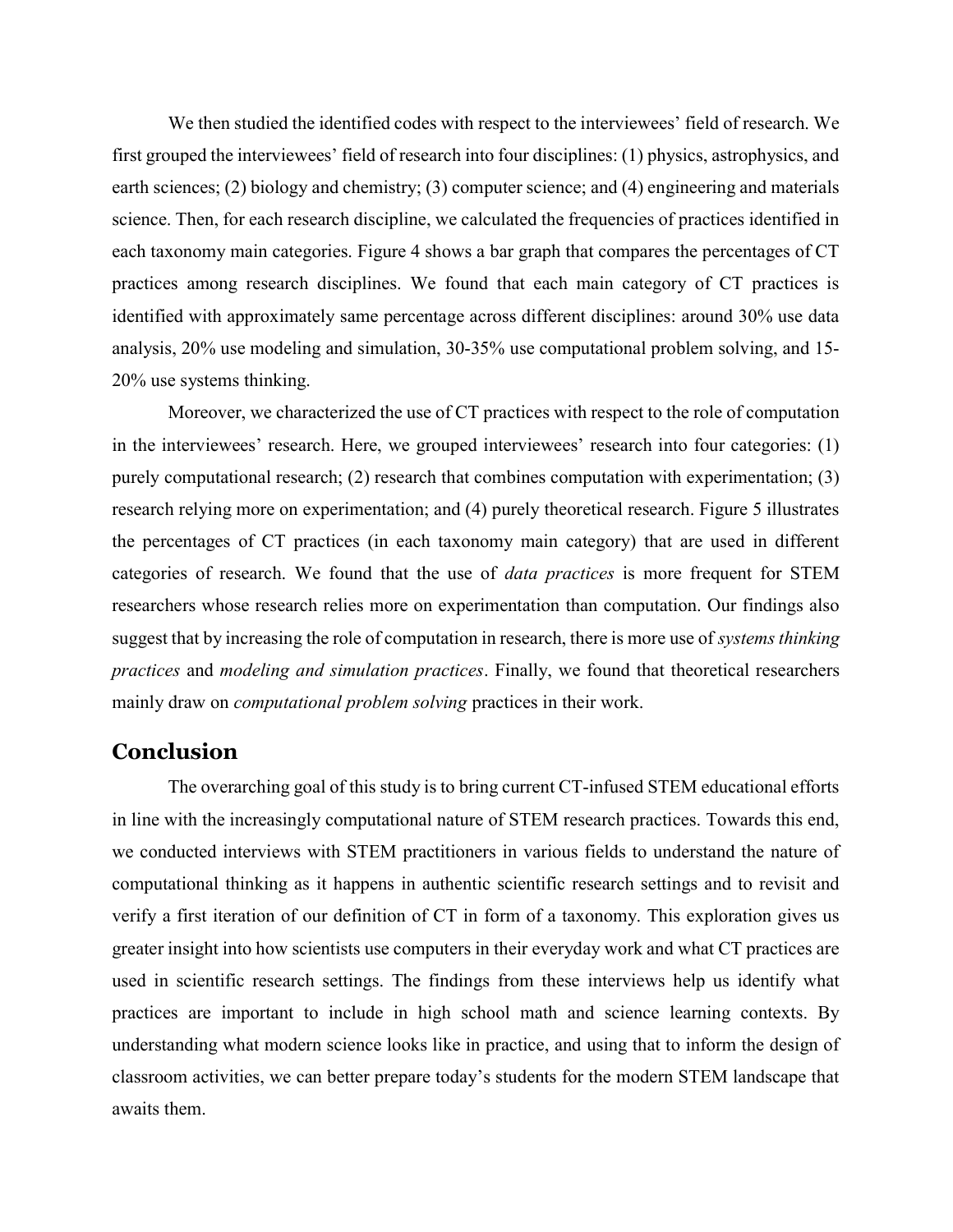## References

- Augustine, N. R. (chair) (2005). Rising above the gathering storm: Energizing and employing America for a brighter economic future. Washington D.C.: National Academies Press.
- ACM/IEEE-CS Joint Task Force on Computing Curricula. (2013). Computer Science Curricula 2013. ACM Press and IEEE Computer Society Press. Retrieved from http://dx.doi.org/10.1145/2534860
- Guzdial, M., & Soloway, E. (2003). Computer science is more important than calculus: The challenge of living up to our potential. SIGCSE BULLETIN, 35(2), 5–8.
- Grover, S., & Pea, R. (2013). Computational Thinking in K-12: A Review of the State of the Field. Educational Researcher, 42(1), 38–43.
- Hambrusch, S., Hoffmann, C., Korb, J. T., Haugan, M., & Hosking, A. L. (2009). A multidisciplinary approach towards computational thinking for science majors. In ACM SIGCSE Bulletin (Vol. 41, pp. 183–187).
- Henderson, P. B., Cortina, T. J., & Wing, J. M. (2007). Computational thinking. In ACM SIGCSE Bulletin (Vol. 39, pp. 195–196). ACM.
- Hutchins, E. (1995). Cognition in the wild. Cambridge, MA: MIT Press.
- Jona, K., Wilensky, U., Trouille, L., Horn, M. S., Orton, K., Weintrop, D., & Beheshti, E. (2014). Embedding Computational Thinking in Science, Technology, Engineering, and Math (CT-STEM). Presented at the Future Directions in Computer Science Education Summit Meeting, Orlando, FL.
- Malyn-Smith, J., & Lee, I. (2012). Application of the Occupational Analysis of CT-Enabled STEM Professionals as a Program Assessment Tool. The Journal of Computational Science Education,  $3(1)$ ,  $2-10$ .
- NGSS Lead States. (2013). Next Generation Science Standards: For States, By States. Washington, DC: The National Academies Press.
- National Research Council. (2011). Report of a Workshop of Pedagogical Aspects of Computational Thinking. Washington, D.C.: The National Academies Press.
- Sengupta, P., Kinnebrew, J. S., Basu, S., Biswas, G., & Clark, D. (2013). Integrating CT with K-12 science education using agent-based computation: A theoretical framework. Education and Information Technologies, 1–30.
- Weintrop, D., Beheshti, E., Horn, M., Orton, K., Jona, K., Trouille, L., & Wilensky, U. (2016). Defining computational thinking for mathematics and science classrooms. Journal of Science Education and Technology, 25(1), 127-147.
- Wilensky, U., Brady, C. E., & Horn, M. S. (2014). Fostering Computational Literacy in Science Classrooms. Commun. ACM, 57(8), 24–28. doi:10.1145/2633031
- Wing, J. M. (2006). Computational thinking. Communications of the ACM, 49(3), 33–35.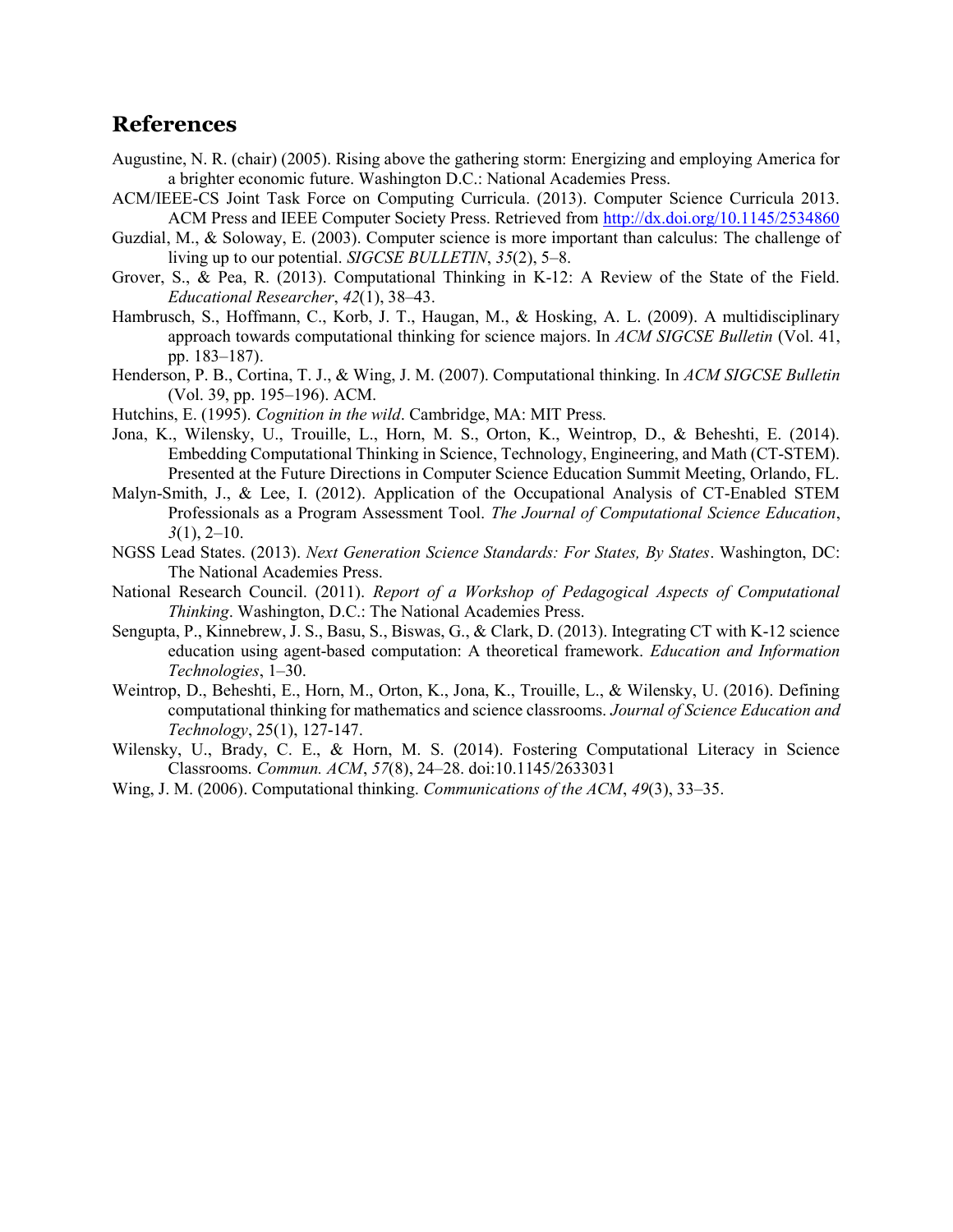

Figure 1. Computational thinking in mathematics and science taxonomy (Weintrop et al., 2016)



Figure 2. A bar graph illustrating the frequencies of all CT practices identified in the interviews. Each color corresponds to each taxonomy main category: data practices (blue); modeling and simulation practices (oranges); computational problem solving (green); and systems thinking (yellow). For each category, the most frequently observed practice is highlighted by a darker color.